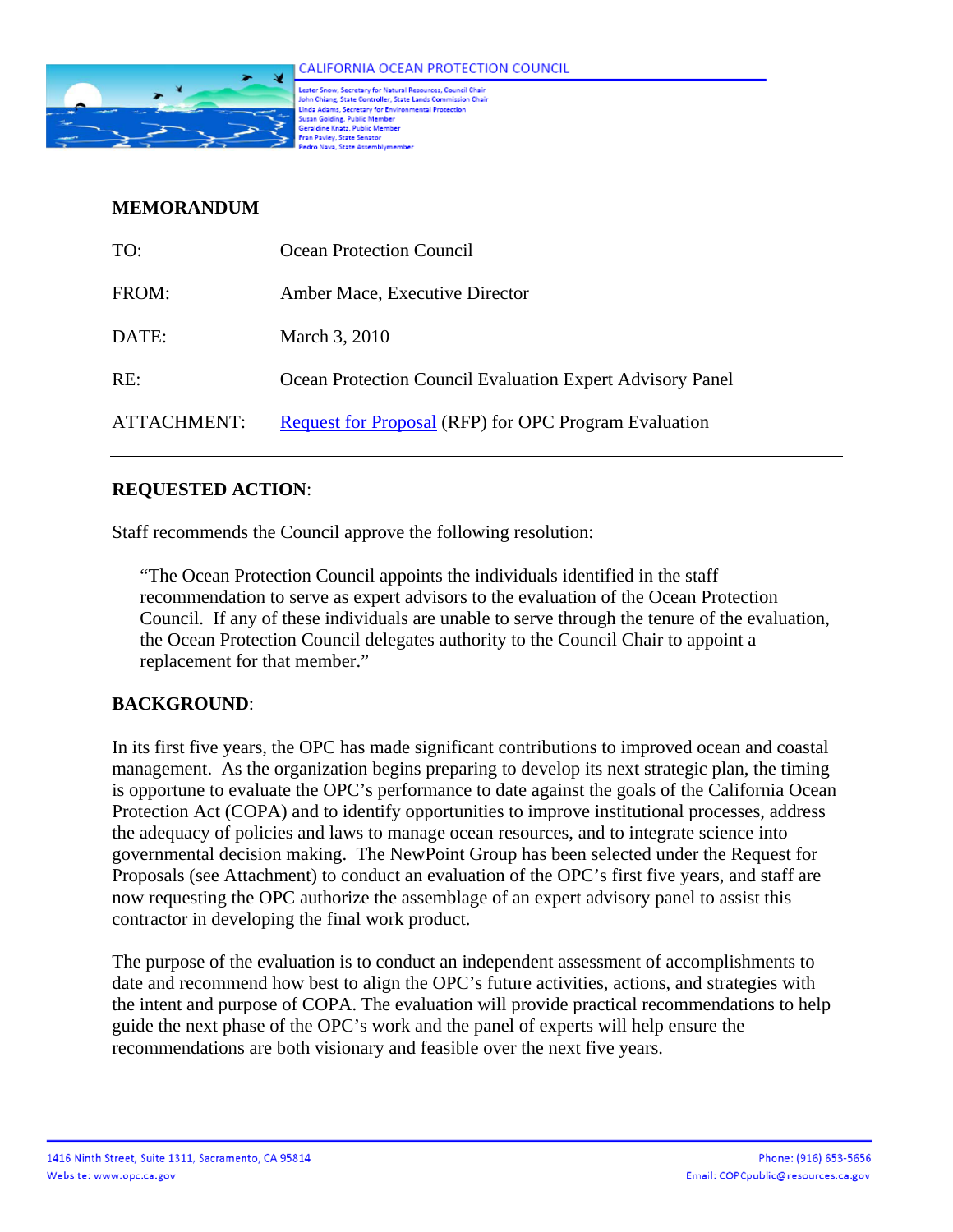### **Need for Expert Consultation**

The OPC staff will convene an expert advisory panel to bring vision, strategic thinking, and pragmatic knowledge to the evaluation process to ensure that it will help the OPC more fully achieve its mission. The panel will include eight experts who have broad knowledge and expertise in policy development and government processes. Its primary role will be to provide guidance to the consultant in conducting the evaluation and in producing useful and actionable recommendations. Experts will participate as individuals, not as representatives of their respective agencies or organizations.

We are recommending individuals for your consideration that represent diverse spheres of influence and expertise, and who can help achieve the panel's dual goals of high level strategy and actionable outcomes. These individuals are collaborative, open minded, pragmatic, and possess knowledge of government processes. They have a reputation of integrity and intelligence and proven impact in policy, governance, or institutional change. While this is not a representative panel of all partners and stakeholders that OPC engages with, it does include individuals with experience with the following areas: state and federal agencies, legislation and policy development, funding, academia, and the private sector.

# *Panel Selection Process*

OPC staff solicited suggestions from representatives of numerous organizations across state and federal agencies, non-governmental organizations (NGOs), industry, the legislature, and the scientific community. After receiving suggestions, staff ranked the nominees based on the following criteria:

- experience and knowledge of California policy development and evaluation;
- proven impact in policy, governance, or institutional change;
- familiarity with OPC legislation, mission, activities;
- experience facilitating cross-agency collaborations;
- geographical balance;
- diversity of views and opinions; and
- willingness and ability to serve in this capacity.

#### *Recommended Expert Advisory Panel Members*

We recommend the following individuals with the overall highest qualifications.

#### **Steve Blank**

Mr. Blank is a faculty member of the University of California Berkeley Haas Business School where he teaches classes on entrepreneurship which focus on how to start and manage new companies and new product introductions. Appointed to the California Coastal Commission by Governor Schwarzenegger, February 2007, Mr. Blank has over 25 years of experience in high technology companies and general management as a founder and executive. He has been a founder or participant in eight Silicon Valley startups since 1978. His last company, E.piphany, started in his living room in 1996. Other startups include two semiconductor companies (Zilog and MIPS Computers), a workstation company (Convergent Technologies), a supercomputer firm (Ardent), a computer peripheral supplier (SuperMac), a military intelligence systems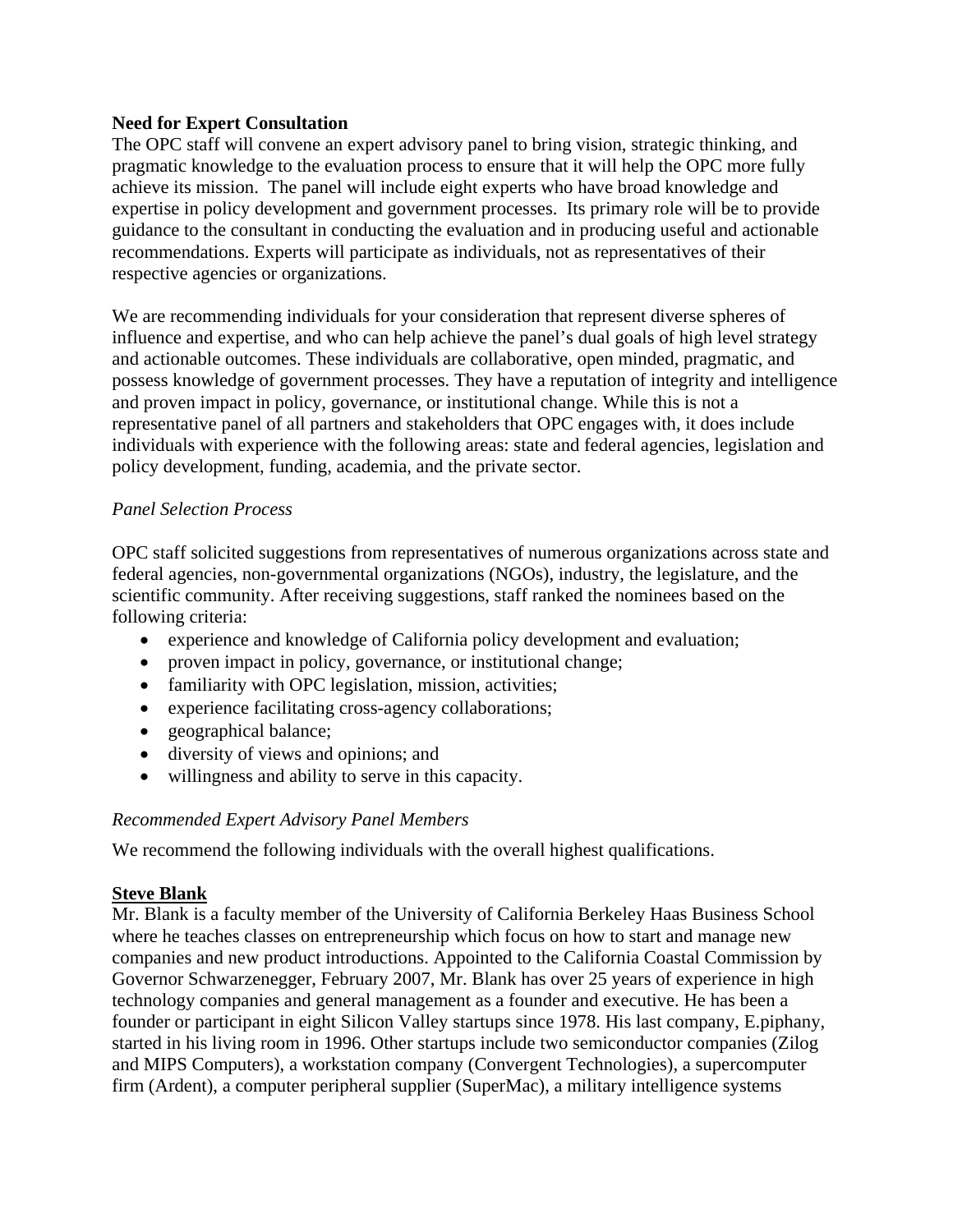supplier (ESL) and a video game company (Rocket Science Games). In addition to the Coastal Commission, Mr. Blank is on the Board of the California League of Conservation Voters (CLCV), Peninsula Open Space Trust, Audubon California (and its past chairman.) and is a trustee of U.C. Santa Cruz foundation.

# **Celeste Cantú**

Celeste Cantú joined the Santa Ana Watershed Project Authority (SAWPA) three years ago and has been working on the Crest to Coast, Corner to Corner Integrated Regional Watershed Management Plan called One Water, One Watershed (OWOW) that addresses all water-related issues, joins all entities, and hundreds of stakeholders seeking to create a new vision of sustainability for the Santa Ana River Watershed. SAWPA owns the Santa Ana River Interceptor, a large brine line utility that collects salt from the upper watershed to improve water quality in the Santa Ana River. Celeste served as the Executive Director for the California State Water Resources Control Board, which is responsible for water rights and water quality for the State. During the Clinton Administration Celeste served as the USDA Rural Development State Director for California. Celeste was born and raised in the Imperial Valley to a pioneer family. There she served first as Planning Director for her hometown, Calexico, and later as Executive Director for the Imperial Valley Housing Authority. Celeste has a BA from Yale in Urban Planning and Policy and a Masters in Public Administration from Harvard's Kennedy School of Government.

## **Richard Frank**

Richard M. Frank is Executive Director of the Center for Law, Energy & the Environment (CLEE) at the University of California at Berkeley School of Law. Mr. Frank, who joined the U.C. Berkeley Law School faculty in 2006, also serves as a Lecturer in Residence at the law school, where he teaches courses in environmental law, climate change and public interest litigation. During calendar year 2010, Mr. Frank is serving as a visiting lecturer at the U.C. Davis School of Law. Before coming to CLEE and U.C. Berkeley, Mr. Frank practiced law with federal and state agencies for 32 years, most of that time with the California Department of Justice. Immediately before joining Berkeley Law, he served California's Chief Deputy Attorney General for Legal Affairs. In 2006, Governor Schwarzenegger appointed Mr. Frank to the Delta Vision Task Force, an advisory body asked to develop policy recommendations for the Governor and Legislature, addressing environmental problems confronting the California Delta. He served in that capacity in 2007-08. In May 2009, he was appointed to the Economic Allocation & Advisory Committee, an advisory body formed to assist the Air Resources Board in implementing California's landmark Global Warming Solutions Act (AB 32). Mr. Frank earned his J.D. from the U.C. Davis School of Law in 1974, and his B.A. from U.C. Santa Barbara in 1971.

# **Dewitt John**

Dr. John has been the director of the environmental studies program and a lecturer in government at Bowdoin College since August 2000. Before coming to Bowdoin, he worked with state governments and non-governmental organizations including The Aspen Institute, the Ford Foundation, the W.K. Kellogg Foundation, National Governors' Association, the State of Colorado, the Denver Research Institute and the Massachusetts Office of Human Services. Dr. John was a member of the Science Advisory Panel to the US Commission on Ocean Policy, a co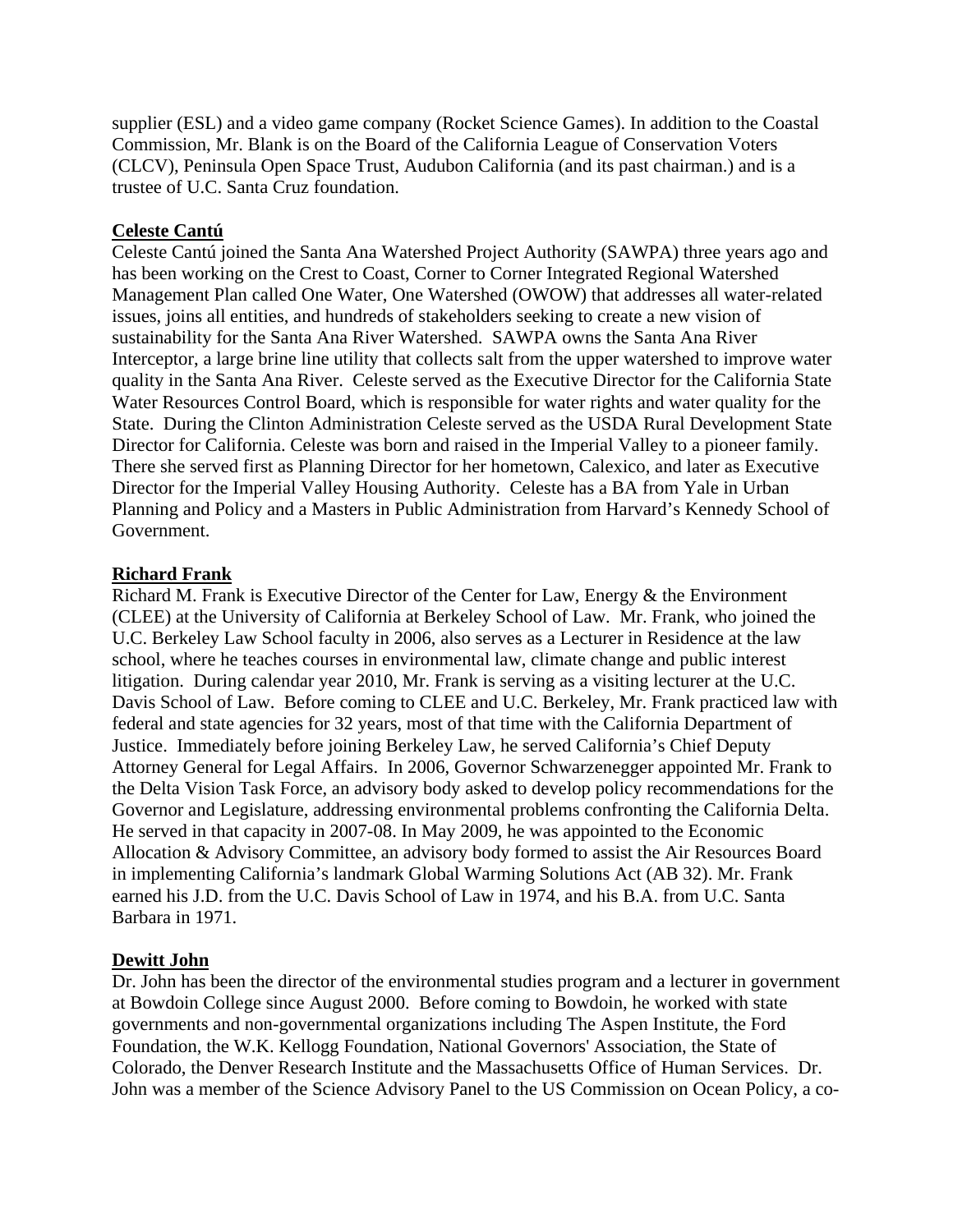author of the evaluation of the Marine Life Protection Act's Central Coast process, a co-author of the Marine Life Management Act evaluation that is close to finishing, and the director of two studies by the National Academy of Public Administration about the federal national marine sanctuary program. Mr. John has a Ph.D. in Political Science from the University of Chicago and a B.A. in Economics, magna cum laude, from Harvard University.

## **Fred Keeley**

Mr. Keeley is currently the Treasurer of Santa Cruz County. From 1996 to 2002 he was a member of the California State Assembly, representing District 27 which included parts of Santa Cruz County and Monterey County. In 1998, Mr. Keeley was selected by Assembly Speaker Antonio Villaraigosa to be Speaker pro Tempore. Mr. Keeley was the author of the Marine Life Management Act and the statute that established the California Ocean Science Trust. He also authored the two largest park and environmental protection bonds in the nation's history, Proposition 12 on the California ballot in March 2000, and Proposition 40 on the California ballot in March 2002. Prior to his election to the California Assembly, Mr. Keeley served for eight years as a member of the Santa Cruz County Board of Supervisors. Mr. Keeley is a 1974 honors graduate of San Jose State University.

#### **Paul A. Sandifer**

Dr. Sandifer is the Senior Science Advisor to the NOAA Administrator where he provides input regarding the overall NOAA science enterprise, the President's Ocean Policy Task Force, NOAA's coastal and marine spatial planning efforts, and development of science policy related to coastal management, aquaculture, oceans and human health, and other areas. Previously, he served as Senior Scientist for Coastal Ecology for NOAA's National Ocean Service. In that role, his responsibilities included NOAA's Oceans and Human Health Initiative and aspects of ecosystem science, aquaculture, marine animal health, and external partnerships. Dr. Sandifer serves on the US National Committee for the Census of Marine Life, as Co-Chair of the Interagency Working Group on Harmful Algal Blooms, Hypoxia, and Human Health, and on the Institute of Medicine's Roundtable on Environmental Health Science, Research, and Medicine. He was a member of the US Commission on Ocean Policy and has served on numerous other boards and committees. He is an Honorary Life Member of the World Aquaculture Society and Fellow of the American Association for the Advancement of Science. Previously, Dr. Sandifer had a 31-year career with the South Carolina Department of Natural Resources, including service as scientist, marine division director, founder and director of the Waddell Mariculture Center, and agency director. He holds faculty appointments at the College of Charleston, Medical University of SC, and University of SC and is author or co-author of over 140 publications in aquaculture, marine science, and ocean policy.

#### **Terry Tamminen**

In 1993, Mr. Tamminen founded the Santa Monica BayKeeper and served as its Executive Director for six years. He co-founded Waterkeeper programs in San Diego, Orange County, Ventura, and Santa Barbara. He also served for five years as Executive Director of the Environment Now Foundation in Santa Monica, CA and co-founded the Frank G. Wells Environmental Law Clinic at the School of Law, University of California Los Angeles. He was appointed as the Secretary of the California Environmental Protection Agency in November, 2003, and Cabinet Secretary, the Chief Policy Advisor to the Governor, in December, 2004. In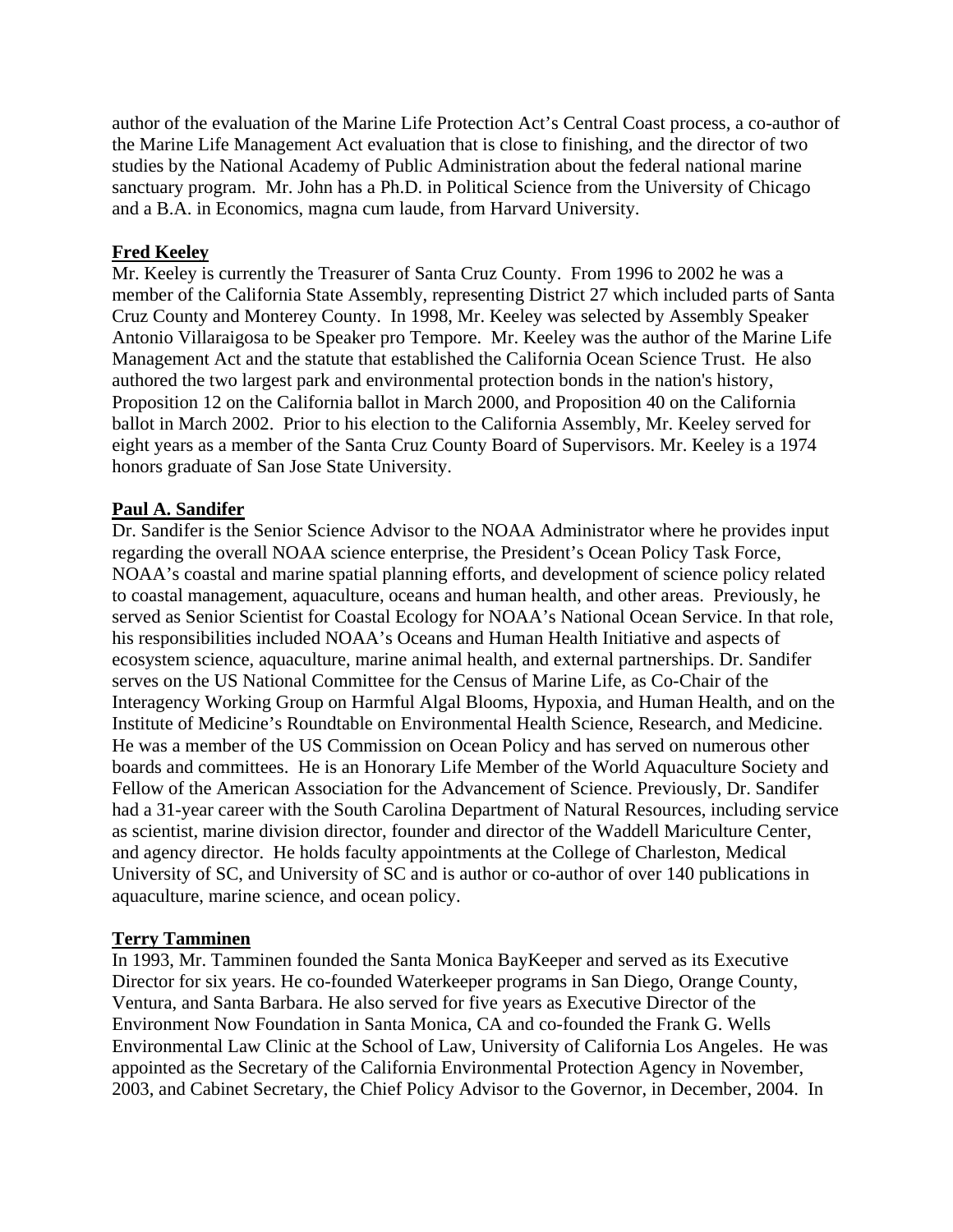2006 Terry founded Seventh Generation Advisors, a non-profit organization which advocates environmental and clean energy policies by providing advice and guidance to political leaders and emerging clean technology firms world-wide and guides climate change policy initiatives for other non-profit organizations. In April, 2007, he was named the Cullman Senior Fellow and Director of the Climate Policy Program of The New America Foundation, a non-profit, postpartisan, public policy institute. In September, 2007, he was appointed as an Operating Advisor to Pegasus Capital Advisors. An accomplished author, Terry's latest book, Lives Per Gallon: The True Cost of Our Oil Addiction (Island Press), is a timely examination of our dependence on oil and a strategy to evolve to more sustainable energy sources.

# **Andrea Tuttle**

Dr. Tuttle consults internationally on forest and climate policy. She served as Director of the California Department of Forestry and Fire Protection (CDF) from March 1999 to June 2004, and served as Chair of the California Fire Alliance and member of the National Association of State Foresters (NASF) and Western States Forestry Leadership Coalition. She currently serves on ETAAC, the Economic and Technology Advancement Advisory Committee for the California Air Resources Board, pursuant to the *Global Warming Solutions Act of 2006*. Other service includes the California Coastal Commission and Northcoast Regional Water Quality Control Board. Her education includes an MS in marine ecology from the University of Washington and Ph.D. in environmental planning from UC Berkeley.

# *Appointment of Expert Advisory Panel Alternates*

Although all recommended Expert Advisory Panel members are confirmed and able and willing to serve, unforeseen circumstances may arise. Because the people appointed to these positions do not have alternates, it is in the best interest of the Expert Advisory Panel to have replacement representatives appointed as quickly as possible. Since the OPC meets only quarterly, staff is requesting the Council to grant authority to the Chair to fill a vacancy, selecting if possible from the ranks of highly recommended individuals already considered in the nomination process, if one arises.

# *Additional Panel Information:*

# Expert Panel Charge

An Expert Advisory Panel will be convened to bring vision, strategic thinking, and pragmatic knowledge to the evaluation report as described in the RFP to ensure that it will help the OPC more fully achieve its mission. Its primary role will be to provide guidance to the consultant in conducting the evaluation and in producing a report that highlights past successes, identifies useful changes, and provides an effective path forward for the OPC. Panel Tasks

- Participate in an initial webinar, two in-person meetings, and, if needed, 1-2 additional conference calls.
- Advise the OPC and the project evaluators in: